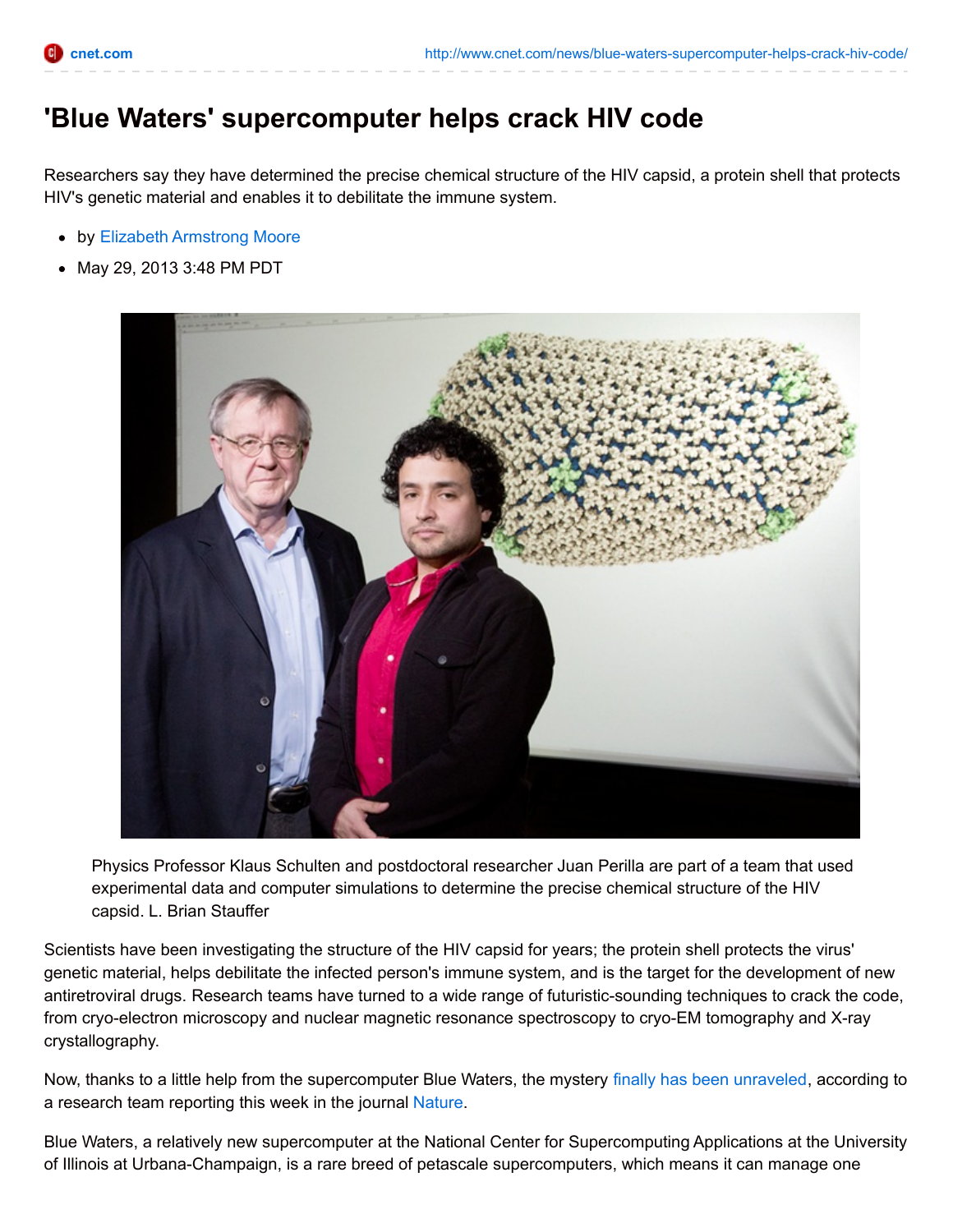quadrillion floating point operations every second. It was able to piece together the entire HIV capsid -- which consists of more than 1,300 identical proteins that form a cone-like structure -- in atomic-level detail.

"This is a big structure, one of the biggest structures ever solved," said University of Illinois physics Professor Klaus Schulten in a school news release. "It was very clear that it would require a huge amount of simulation -- the largest simulation ever published -- involving 64 million atoms."

Alongside postdoc researcher Juan R. Perilla, Schulten helmed the molecular simulations that used data from lab experiments performed at the University of Pittsburgh and Vanderbilt University.



Blue Waters supercomputer at the University of Illinois at Urbana-Champaign, runs science and engineering code at sustained speeds of at least one petaflop, or one quadrillion floating point operations per second. UIUC

"The work of matching the overall capsid, made of 64 million atoms, to the diverse experimental data can only be done through computer simulation using a methodology we have developed called molecular dynamic flexible fitting," Schulten said. "You basically simulate the physical characteristics and behavior of large biological molecules, but you also incorporate the data into the simulation so that the model actually drives itself toward agreement with the data."

Thanks to earlier work, the researchers knew the capsid contained a number of identical proteins that were arranged into pentagons and hexagons. With the help of an electron microscope, they guessed that the pentagons formed the most tightly rounded corners. But they didn't know how the pentagons and hexagons fit together to form the capsid. The total structure remained elusive.

## Until now.

The team found that the HIV capsid comprises 216 protein hexagons and 12 protein pentagons arranged just as the experimental data suggested. The proteins that make up these pentagons and hexagons are identical, but from one region of the capsid to another, the angles of attachment vary -- a phenomenon Schulten called the real "mystery" of the capsid: "How can a single type of protein form something as varied as this thing? The protein has to be inherently flexible."